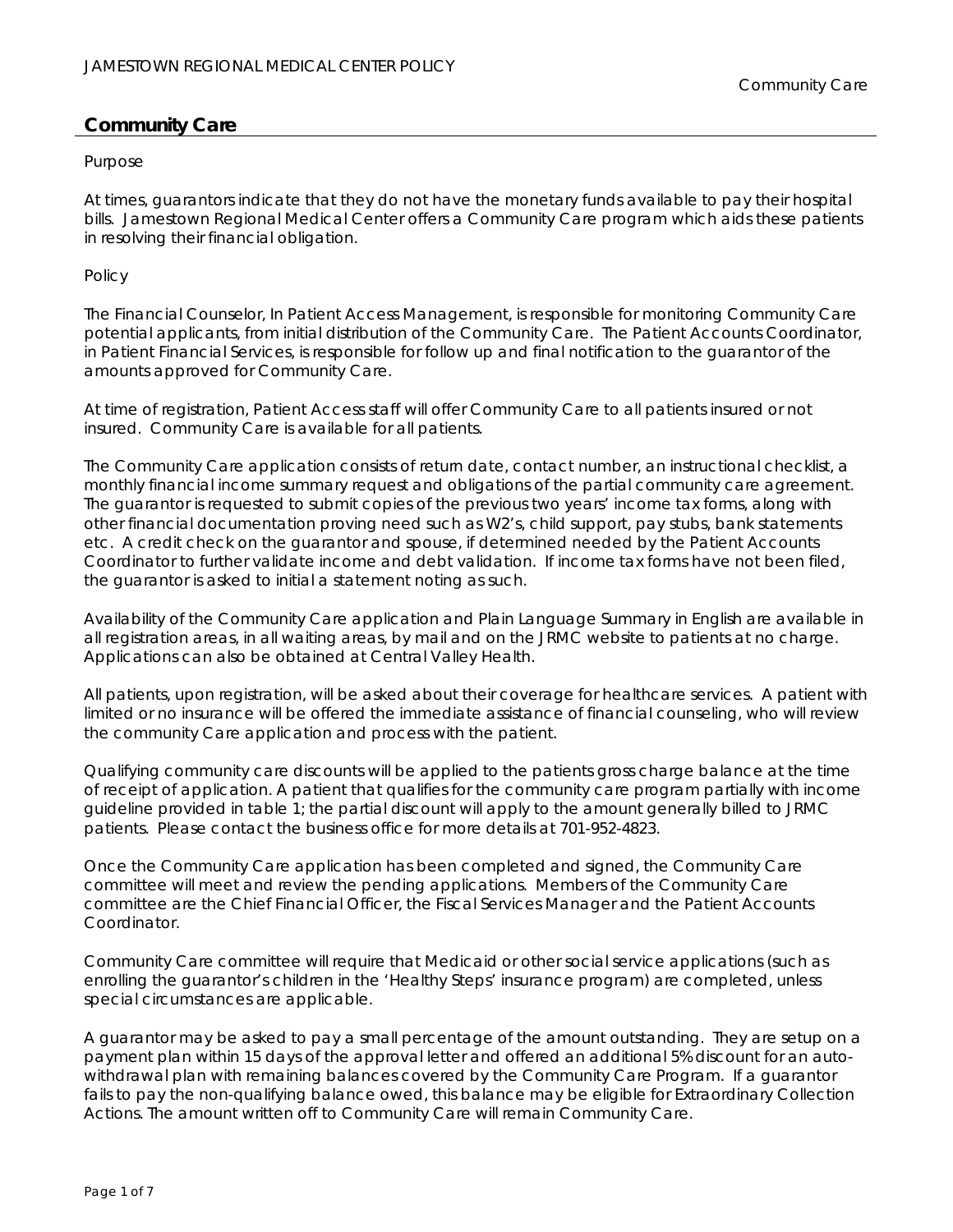Once the application has been reviewed, notes put on the accounts, and amounts written off, they are sent to the Scanning Department to be scanned into the patient's file. The Patient Accounts Coordinator will notify all applicants of determination via letter. A detailed statement will be mailed to recipients.

Once Community Care has been applied those accounts are no longer eligible for any further Community Care. If Community Care has been denied, the patient may re-apply if their financial circumstances change.

## **Definitions**

Community care: 100% free medical care for services provided by Jamestown Regional Medical Center. Patients who are uninsured for the relevant, medically necessary service, who are ineligible for governmental or other insurance coverage, and who have family incomes not in excess of 100% of the Federal Poverty Guidelines will be able to receive Community Care. However, patients at this level of family income who have sufficient assets to pay for care without becoming medically indigent, will not be eligible for Community Care but may nevertheless be eligible to receive up to an 90% discount off gross charges.

Partial Community Care means care at a discounted rate for services provided by Jamestown Regional Medical Center. Patients who are uninsured or underinsured for the relevant medically necessary service, who are ineligible for governmental or other insurance coverage, and who has family incomes in excess of 100%, but not exceeding 300% of the Federal Poverty Guidelines, will be eligible to receive Partial Community Care in the form of a discount off inpatient and/or outpatient charges. Patients at this level of family income who have sufficient assets to pay for care without becoming medically indigent are not eligible for discounts.

Uninsured Patient means an individual who does not have any third-party health care coverage from either: (a) a third party insurer, (b) an ERISA plan, (c) a Federal or State Health Care Program that Jamestown Regional Medical Center accepts, (d) Workers' Compensation, (e) Medical Savings Accounts, or (f) other coverage, for all or any part of the bill.

Amount Generally Billed (AGB): AGB as defined in the Federal Registry in 26 CFR, Part 1 is the amount generally billed for emergency or other medically necessary care to individuals who have insurance covering such care.

Medically Necessary services are clinical and rehabilitative physical, mental or behavioral health services that:

- a. are essential to prevent, diagnose or treat medical conditions (e.g., illnesses, injuries, physical, mental and behavioral disorders, impairments or disabilities) and enable the enrollee to attain, maintain or regain functional capacity; and
- b. are delivered in the amount, duration, scope and setting that is appropriate to the specific physical, mental and behavioral health care needs of the individual; and
- c. are provided within professionally accepted standards of practice and national guidelines; and
- d. are required to meet the physical, mental and/or behavioral health needs of the individual and are not primarily for the convenience of the individual, the provider or the payer.
- e. when a service is denied by Medicaid or Expansion Plan to patient responsibility due to a non-covered service, the patient may apply for the Community Care program and presumptive eligibility may apply. The Patient Accounts Coordinator will review this at a case by case situation.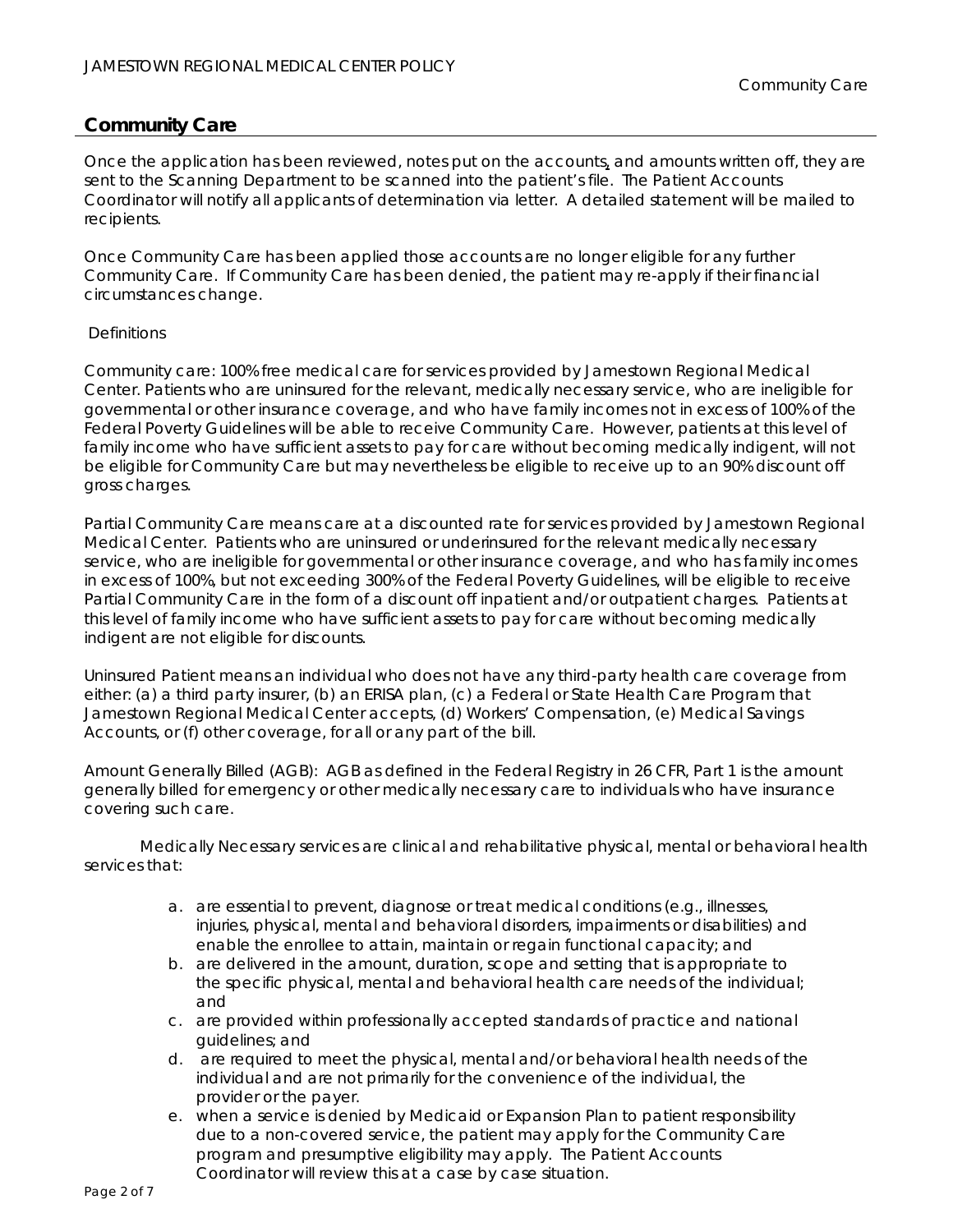## Eligibility

This policy shall cover the provision of Community Care and Partial Community Care to individuals who are US citizens or are legally working and paying taxes, which have or intend to receive medically necessary services from Jamestown Regional Medical Center. Patients who have received services at Jamestown Regional Medical Center as a result of criminal activity are not eligible for Community Care or partial Community Care.

Applicants for Community Care must agree to complete the Community Care application process in a timely manner. Fraudulent or incomplete applications will not be processed.

Community Care is used after all other pay sources have been utilized towards service at JRMC, as a condition of approval for Community Care or Partial Community Care.

Jamestown Regional Medical Center does not recognize Medicaid Expansion Plans as a presumptive eligibility. Jamestown Regional Medical Center does recognize the income limitations to qualify for these plans. If a patient has a patient responsibility for services, this may be eligible for the Community Care plan with an application with signature.

Effective September 15, 2015 if a patient notifies JRMC business office or registration of an out of state Medicaid (medical assistance program) eligibility, it will be the responsibility of the Patient Accounts Coordinator and Patient Access team to verify out of state medical assistance coverage. This would qualify the patient for Community Care under 501c as presumption status of coverage to our charity care program. JRMC will make all attempts to have patient complete the community care application.

If Jamestown Regional Medical Center is unable to verify the eligibility of out of state medical program the patient is on, it will be the patient or the patient's guarantor to provide verification. Under the circumstances that Jamestown Regional Medical Center is unable to verify or confirm out of state medical assistance and the patient does not provide this verification, the balance will be moved to self-pay.

The patient must complete and sign the Community Care application.

To verify eligibility for community care the patient will be asked to provide the following documents to help the Patient Accounts Coordinator with financial eligibility determination:

- Medical Assistance eligibility/denial notice if applicable.
- $\triangleright$  Income tax returns for the 2 most recently filed years.
- $\triangleright$  If income taxes have not been filed the patient will need to initial statement on application form.
- $\triangleright$  Proof of income and Adjusted Gross Income such as:
	- $\triangleright$  Pay stubs from the past 6 pay periods
	- $\triangleright$  W-2 withholding statement
	- $\triangleright$  Social Security checks, receipts or deposits
	- $\triangleright$  Bank statements
- Notification of Benefit Decision from the ND Department of Human Services
- Any other documentation that the Community Care Committee thinks may serve as proof of eligibility for Community Care or Partial Community Care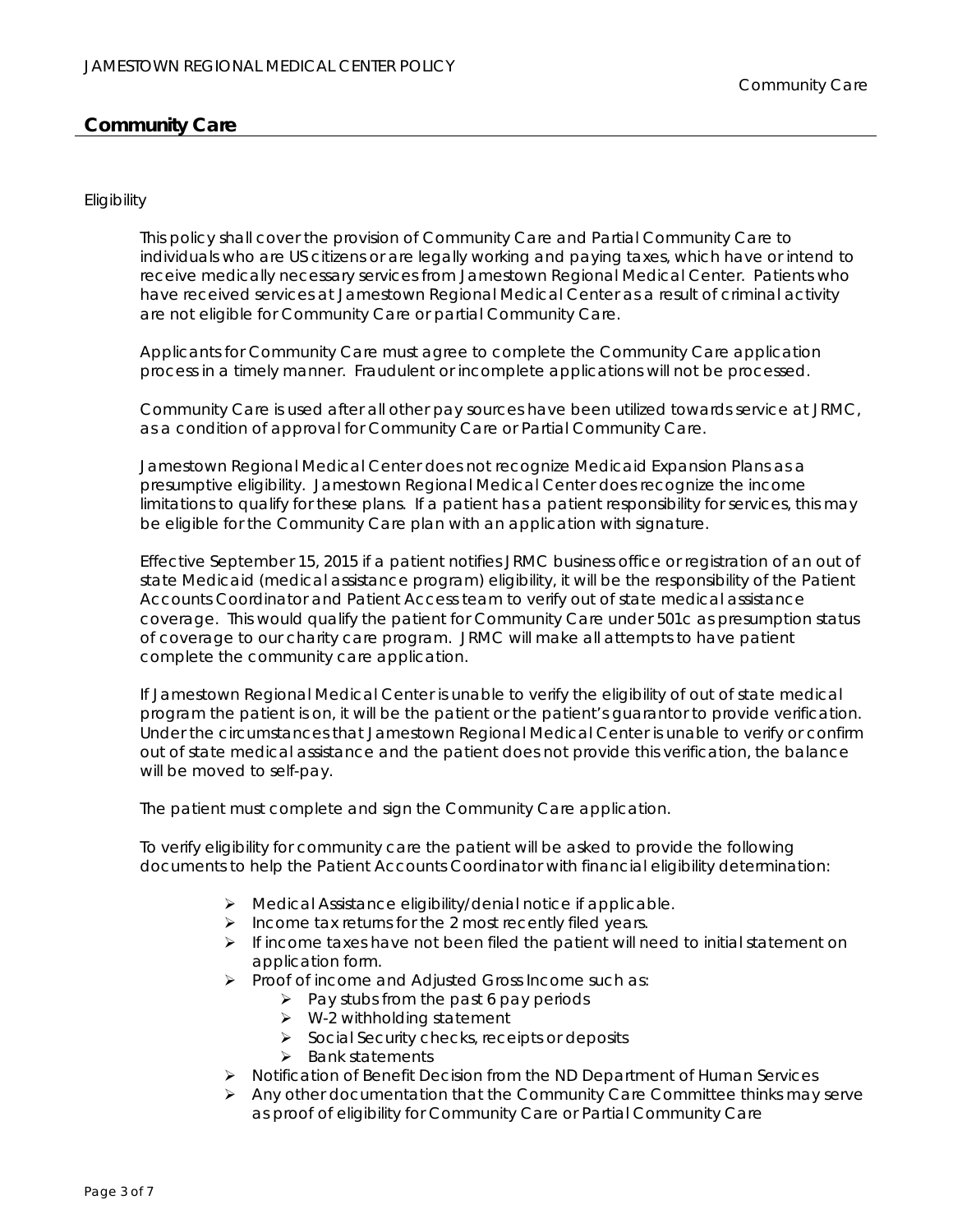Community Care patients will receive up to 100% discount off charges. Patients extended Partial Community Care in the form of a discount must sign (as part of application) a written agreement to pay the amount of the hospital bill remaining after deducting the discount. The patient will receive a letter explaining discount, detailed bill with the amount due and payment plan they are set up on.

An individual eligible for financial assistance through Community Care will not be charged more than average amount generally billed. For more information please contact the Jamestown Regional Medical Center Business Office.

Upon receipt of an incomplete application, the guarantor will have 30 days from notification of the incomplete application to complete the application thoroughly or the application will be void.

Determination of eligibility is communicated from the Patient Accounts Coordinator. This will explain the financial assistance that the program may provide. The program is supported to retro date of services back to 6 months with going forward until the end of month eligibility. The Patient Accounts Coordinator may extend the eligibility period with approval from the Community Care Committee.

## Dual Eligibility

In coordination with North Dakota Medicaid benefits, Jamestown Regional Medical Center agrees to accept Medicaid's reimbursement as payment in full for the services rendered to persons eligible for such services under the North Dakota Medical Assistance Program.

In order to qualify for the North Dakota Medical Assistance Program a patient must prove indigence. As such, Jamestown Regional Medical Center will consider all patients who qualify for North Dakota Medicaid as indigent to the extent that Jamestown Regional Medical Center will not attempt to collect the non-allowed portion but will continue to attempt to collect co-pays and recipient liabilities as determined applicable by the North Dakota Medicaid Program.

Medicare co-insurance and deductibles for patients who qualify for dual eligibility are billed to the North Dakota Medicaid Program. Beginning October 1, 2002, Medicaid started processing these claims according to their regular DRG rate. As a result, Medicaid is no longer paying for the Medicare co-insurance and deductible amounts in most cases. Jamestown Regional Medical Center will not be billing the dual eligibility patients the Medicare co-insurance and deductible amount unless a portion is designated as a Medicaid co-pay or recipient liability. As stated in paragraph 2, Jamestown Regional Medical Center considers the patient indigent by North Dakota standards.

## Presumptive Eligibility

It is recognized that not all patients will be willing or able to provide complete financial and/or social information. Therefore, some community care cases may be determined based on available resources:

- $\triangleright$  Patient is deceased with no known estate
- $\triangleright$  Family/friend provides undocumented information establishing the patient's inability to pay
- $\triangleright$  Members of religious organizations who have taken the vow of poverty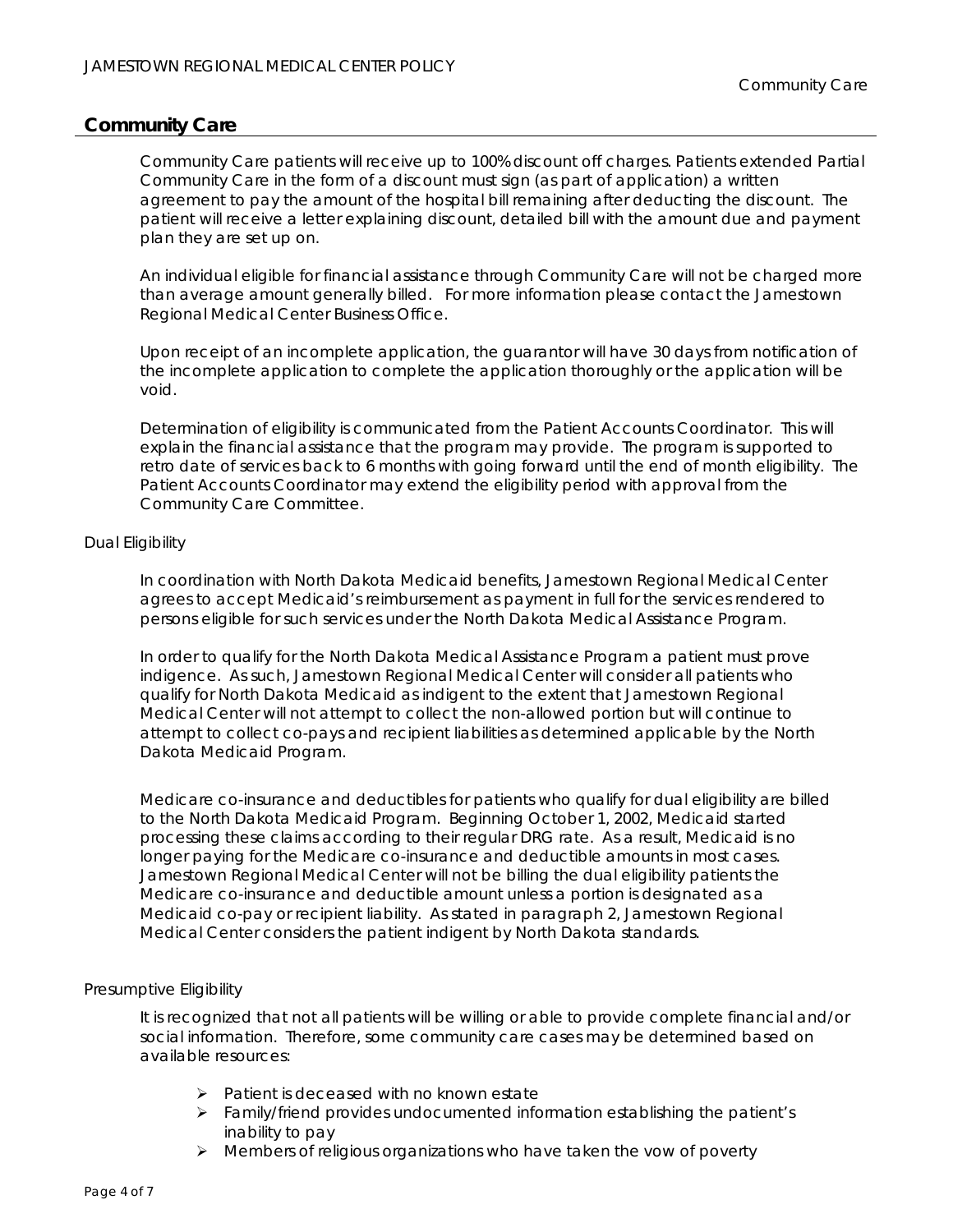- Patients with current dual eligibility under county or state **and** federal medical indigent services for balances due to cost saving measures. (Co-pays and recipient liabilities do not apply).
- Patients with current dual eligibility under county or state **and** federal medical indigent services for balance due to medications that may be eligible for Medicare Part D.
- $\triangleright$  Patients eligible for Women's Way services for balances remaining or associated with an approved procedure.
- $\triangleright$  Patients who have established eligibility for out of state Medicaid which JRMC does not file. Presumptive eligibility towards out of state Medicaid will only be applied once coverage is verified. If verification is unable it will be the responsibility of the patient to provide this.
- $\triangleright$  Presumptive will be used on non-covered services for Medicaid and Expansion Plans by insurance company or deemed not medically necessary

#### Provider's Responsibilities

Jamestown Regional Medical Center is committed to treating patients who have financial needs with the same dignity and consideration that is extended to all its patients. Jamestown Regional Medical Center considers each patient's ability to pay for his or her medical care, and extends Community Care or Partial Community Care to eligible patients who are unable to pay for their care, complete and submit an application, and meet all of the guidelines. This policy reinforces the eligibility procedures for Community Care and Partial Community Care that comply with applicable federal, state and local law.

Jamestown Regional Medical Center will make every effort to make it known that Community Care is available in their organization. Information will be available with inpatient and outpatient admission packets, available on the hospital website, and publicly displayed at all registration areas.

All Jamestown Regional Medical Center personnel in financial services, registration and those who come into direct contact with the patient will understand the Community Care program and be able to direct questions regarding the policy to the proper hospital representative.

The Patient Accounts Coordinators will process completed Jamestown Regional Medical Center Community Care applications. The patient accounts coordinators will also perform a credit check on the patient. When the Community Care application has been received, the patient accounts coordinators will review and determine whether the application is complete and whether the documentation supports eligibility for Community Care or Partial Community Care.

Applications that do not meet all of the required guidelines may be approved based upon extraordinary circumstances with the documented approval of the Community Care Committee.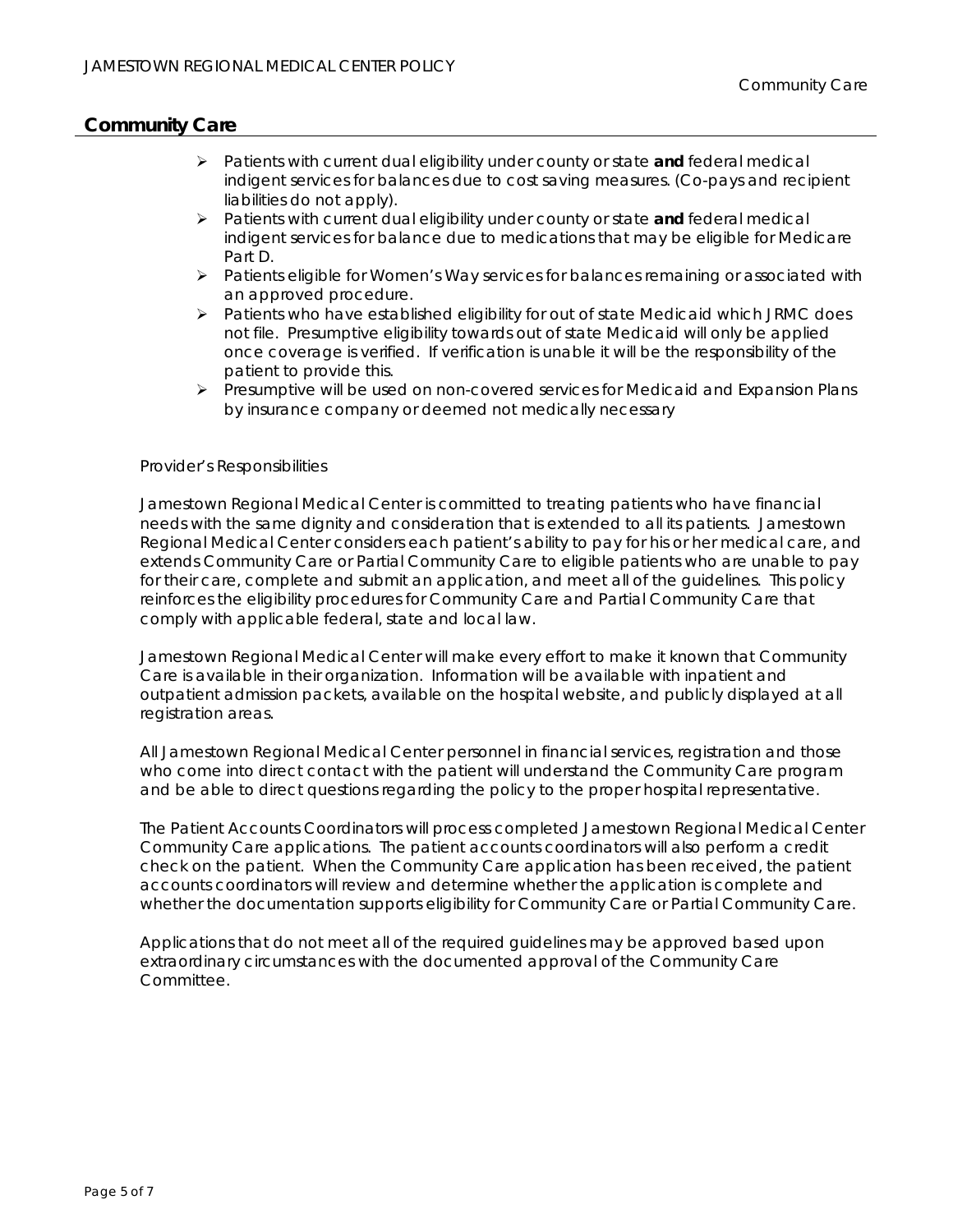Income Guidelines:

# **COMMUNITY CARE AND PARTIAL COMMUNITY CARE TABLE** \*

To apply for Community Care or Partial Community Care, the patient must complete the Jamestown Regional Medical Center Community Care application process. Applications will be processed in accordance with Patient Financial Services policies.

| Size of | FPG**                 | $1.2 \times FPG$ | $1.4 \times FPG$ | <b>1.6 x FPG</b> | $1.8 \times FPG$ | 2 x FPG         | <b>2.2 x FPG</b> | <b>2.4 x FPG</b> | 2.6 x FPG       | <b>2.8 x FPG</b> |
|---------|-----------------------|------------------|------------------|------------------|------------------|-----------------|------------------|------------------|-----------------|------------------|
| Family  | 100%                  | 90%              | 80%              | 70%              | 60%              | 50%             | 40%              | 30%              | 20%             | 10%              |
|         | <b>Community Care</b> | <b>Discount</b>  | <b>Discount</b>  | <b>Discount</b>  | <b>Discount</b>  | <b>Discount</b> | <b>Discount</b>  | <b>Discount</b>  | <b>Discount</b> | <b>Discount</b>  |
|         | \$12.060              | \$14,472         | \$16,884         | \$19,296         | \$21,708         | \$24,120        | \$26,532         | \$28,944         | \$31,356        | \$33,768         |
| 2       | \$16,240              | \$19,488         | \$22,736         | \$25.984         | \$29,232         | \$32,480        | \$35,728         | \$38,976         | \$42,224        | \$45,472         |
| 3       | \$20.420              | \$24,504         | \$28,588         | \$32,672         | \$36,756         | \$40,840        | \$44.924         | \$49,008         | \$53,092        | \$57,176         |
| 4       | \$24,600              | \$29,520         | \$34,440         | \$39,360         | \$44,280         | \$49,200        | \$54,120         | \$59,040         | \$63,960        | \$68,880         |
| 5       | \$28,780              | \$34,536         | \$40,292         | \$46,048         | \$51,804         | \$57,560        | \$63,316         | \$69,072         | \$74,828        | \$80,584         |
| 6       | \$32,960              | \$39,552         | \$46,144         | \$52,736         | \$59,328         | \$65,920        | \$72,512         | \$79,104         | \$85,696        | \$92,288         |
|         | \$37.140              | \$44,568         | \$51,996         | \$59,424         | \$66,852         | \$74,280        | \$81,708         | \$89,136         | \$96,564        | \$103,992        |
| 8       | \$41,320              | \$49,584         | \$57,848         | \$66,112         | \$74,376         | \$82,640        | \$90,904         | \$99,168         | \$107,432       | \$115,696        |

ADD \$4,180 FOR EACH ADDITIONAL PERSON

\* This table currently uses the current 2017 FPG. This table shall be adjusted in accordance with annually released changes to the Federal Poverty Guidelines.

\*\*FPG = FEDERAL POVERTY GUIDELINES